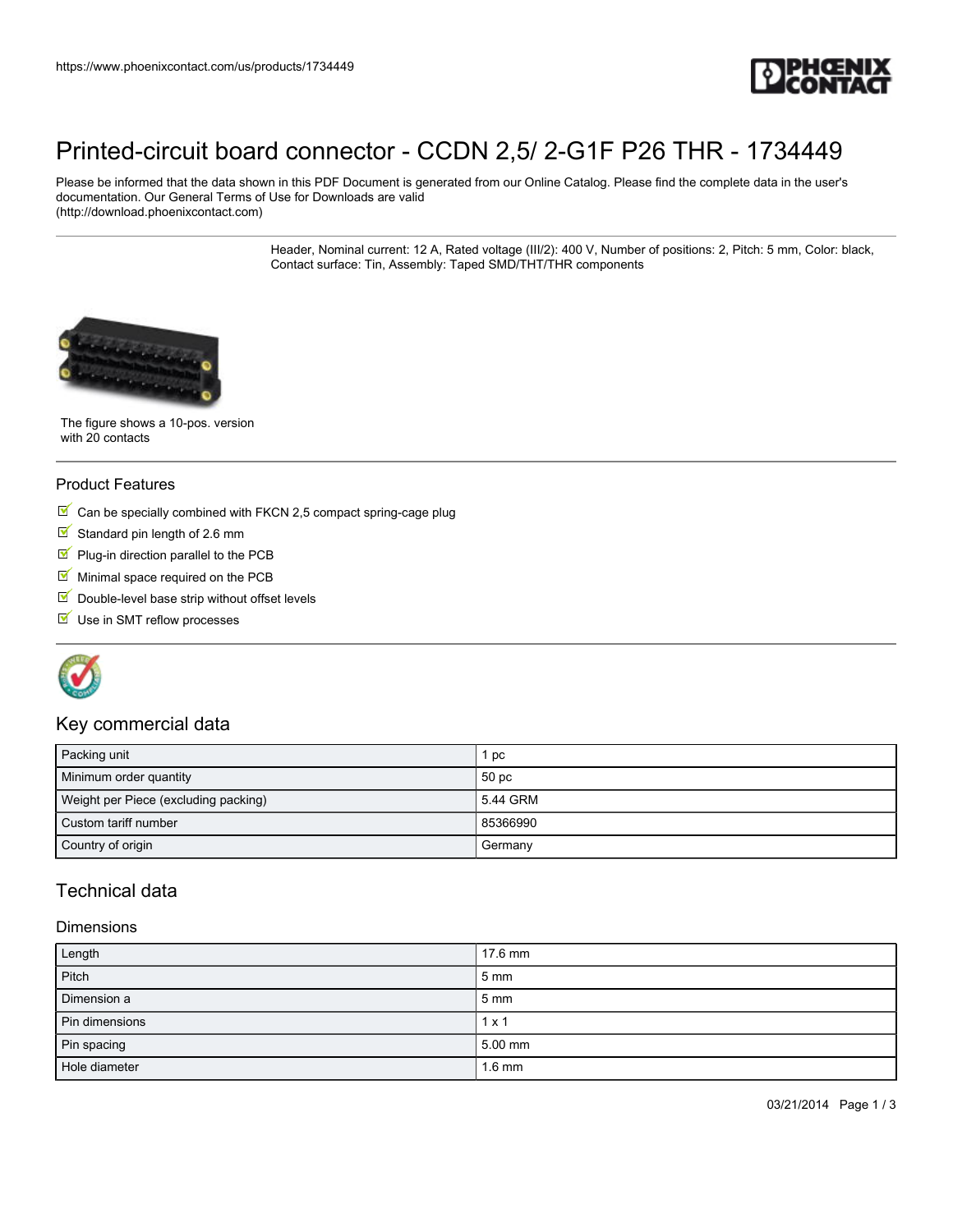

# [Printed-circuit board connector - CCDN 2,5/ 2-G1F P26 THR - 1734449](https://www.phoenixcontact.com/us/products/1734449)

## Technical data

#### General

| Range of articles                       | CCDN 2,5/-G1F-THR |
|-----------------------------------------|-------------------|
| Insulating material group               | Illa              |
| Rated surge voltage (III/3)             | 4 kV              |
| Rated surge voltage (III/2)             | 4 kV              |
| Rated surge voltage (II/2)              | 4 kV              |
| Rated voltage (III/3)                   | 320 V             |
| Rated voltage (III/2)                   | 400 V             |
| Rated voltage (II/2)                    | 400 V             |
| Connection in acc. with standard        | EN-VDE            |
| Nominal current $I_N$                   | 12 A              |
| Maximum load current                    | 12 A              |
| Insulating material                     | <b>LCP</b>        |
| Inflammability class according to UL 94 | V <sub>0</sub>    |
| Color                                   | black             |
| Number of positions                     | 2                 |

## **Classifications**

#### eCl@ss

| eCl@ss 4.0 | 272607xx |
|------------|----------|
| eCl@ss 4.1 | 27260701 |
| eCl@ss 5.0 | 27260701 |
| eCl@ss 5.1 | 27260701 |
| eCl@ss 6.0 | 27260704 |
| eCl@ss 7.0 | 27440402 |
| eCl@ss 8.0 | 27440402 |

#### ETIM

| ETIM 3.0        | EC001121 |
|-----------------|----------|
| <b>ETIM 4.0</b> | EC002637 |
| ETIM 5.0        | EC002637 |

## UNSPSC

| UNSPSC 6.01          | 30211810 |
|----------------------|----------|
| <b>UNSPSC 7.0901</b> | 39121409 |
| UNSPSC 11            | 39121409 |
| <b>UNSPSC 12.01</b>  | 39121409 |